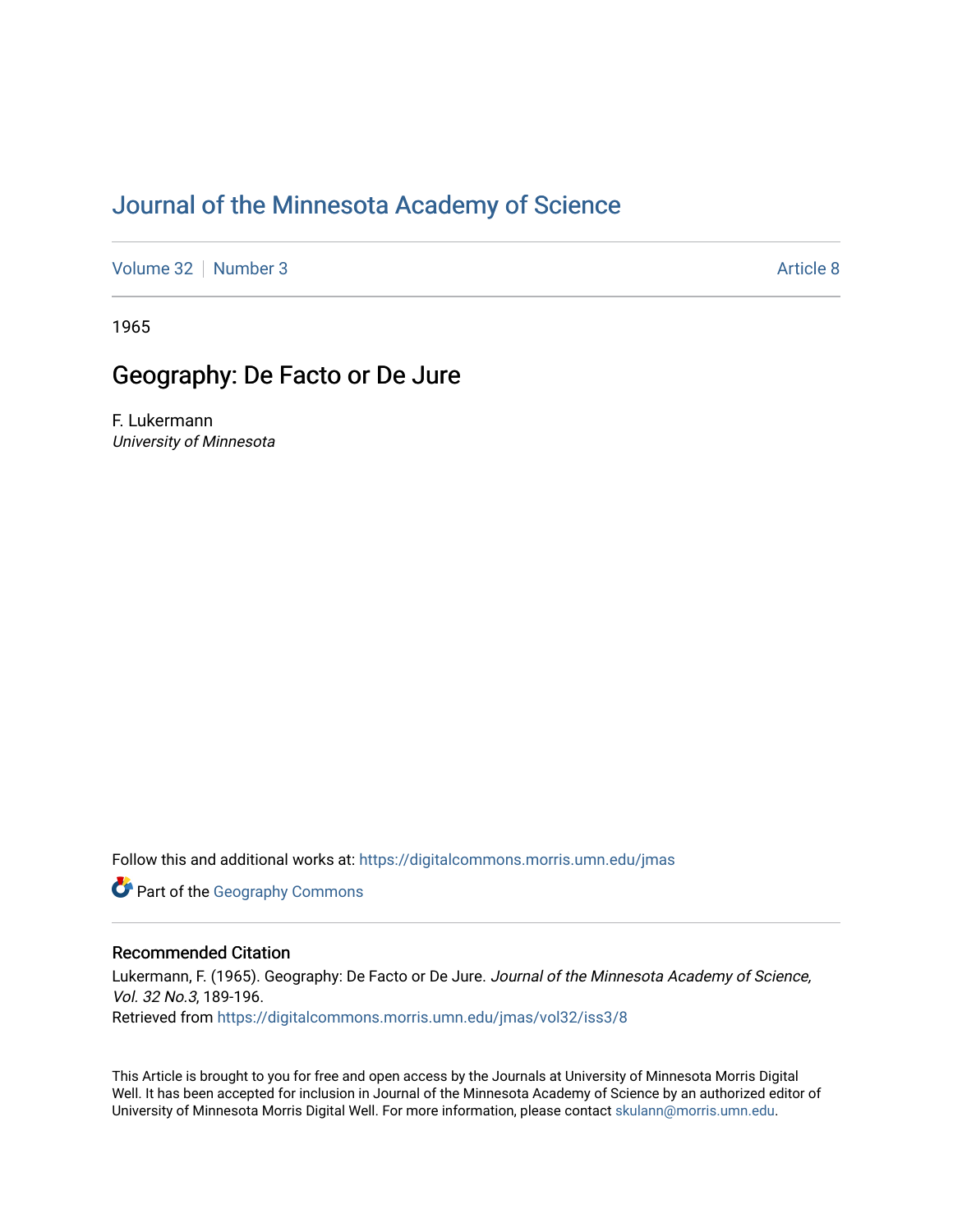# *Geography:* **de facto** *or* **de jure**

### F. **LUKERMANN1**

*University of Minnesota, Minneapolis* 

ABSTRACT-The acceptance of the Kantian classification of geography among the sciences as the science of space carries with it certain methodological obligations. Geographers who advocate a macroscopic approach to research are especially bound by Kantian strictures to employ mechanistic models of gravity, equilibrium and potential force fields in their studies. The limitations of such functional models in formulating hypotheses and the underlying assumptions these models make in causal explanations are examined in detail. Reference is made to a number of studies in the post-war period, culminating in the programmatic statement for the macroscopic method in geography published by the *Geographical* Review in April, 1958.

Within the past decade various articles have been published in the professional geography journals advocating a new approach to the study of geography – *the macroscopic.1n* 

The word may be new but the problem is old. Whatever the titular rubric may be, methodology of description is the moot point of all geographic research. Thus, the research published by the *Geographical Review,* although filled with exemplary suggestions of what could and should be done "to permit the discipline to assume a status at least equal to that of the other social sciences," basically asks a simple question: how to observe, what to observe, and how to generalize what has been observed?

The article cited above from *Economic Geography,'*  while concerned primarily with the general interdisciplinary relations of economics and economic geography, raises a similar question, that is, how and what kind of data from discrete observations can be extrapolated into aggregate theory?

The more specific discussions in *The Professional Geographer* are examples of the difficulties that are encountered when one tries to answer this basic question in *order to explain* events studied by geographers. The discussions arose from a specific problem of location and the solution proposed by a mechanical model that was originally constructed according to what was called the generalizing or macroscopic approach. The balance of this paper is the extension of those discussions to the much broader contention, implicit and explicit in the literature cited above, that the study of geography, in general, is best carried out by a *macroscopic* approach instead of the *microscopic* approach that prevails in geographic research.

### **Macroscopic/Nomothetic - Microscopic/ldiographic**

The macroscopic *versus* microscopic argument, as we have noted, is not entirely new. Basically, the present

1 Associate Professor and Chairman of the Department of Geography, University of Minnesota, Minneapolis. Three other articles written by the author, discussing ancillary problems of geographic methodology, have been published: March 1961, The Role of Theory in Geographical Inquiry, *The Professional Geographer,* XIII: 4, pp. 1-6; June 1961, The Concept of Location in Classical Geography, *Annals of the Association of American Geographers,* 51:2, pp. 194-210; 1964, Geography as a Formal Intellectual Discipline and the Way in which it Contributes to Human Knowledge, *Canadian Geographer,* VIII:4, pp. 167-172.

*Journal of, Volume Thirty-two, No. 3, 1965* 

fencing between disputants is but a continuation of the nomothetic/ideographic duels that were carried on in all the sciences in the late nineteenth and early twentieth centuries. Geography was deeply involved in that controversy as can be readily seen in the English, German, and French geographic literature of the time, and for proof that the argument is still normal in the cultural sciences one need but scan the professional journals, yearbooks and *F estschrif ten* of today.

With this general background in mind we may turn to the current discussion in geography with but one digression, to note that the late nineteenth-century arguments structured the · nomothetic/idiographic dualism as, essentially, a distinction in the study of the *general* as opposed to the *unique.* Currently, the same basic dualism is emphasized but the phrasing is different. The present methodological distinction between macroscopic/microscopic can be summarized as a difference in the level of abstraction, or, more precisely, in the size of the descriptive unit. In geography, macroscopic refers to group or aggregate descriptive relations, i.e., to the description of wholes rather than fragmented phenomena.

A further note concerning the earlier viewpoint is important, in passing, although the present macroscopic "school" does not entirely agree on it. Scientific dualism, as it emerged, was essentially Kantian in origin; the interest of geographers largely centered on Kant's classification of the field of knowledge, as experienced, among "science," history and geography.<sup>2</sup> Most modern macroscopic geographers make some reference to this particular segregation of the field of knowledge but their own classifications in part diverge from it. Two variant views may be cited.

(a) One view is concerned primarily with the implied dichotomy between "science" and history/geography, i.e., general *versus* unique. Yet, the further division between history and geography ( time and space) is recognized. Geographers, admitting no other kind of geography than the generic, would deny, insofar as the "lawgiving" denotation of "nomothetic" is concerned, the study of process and process laws. They concede that the generic approach necessarily involves a concomitant search for "process laws" - but not by geographers. This methodological position poses problems for the macroscopic geographer who is attempting to state regularities or laws about group variables, such as regions, struc-

189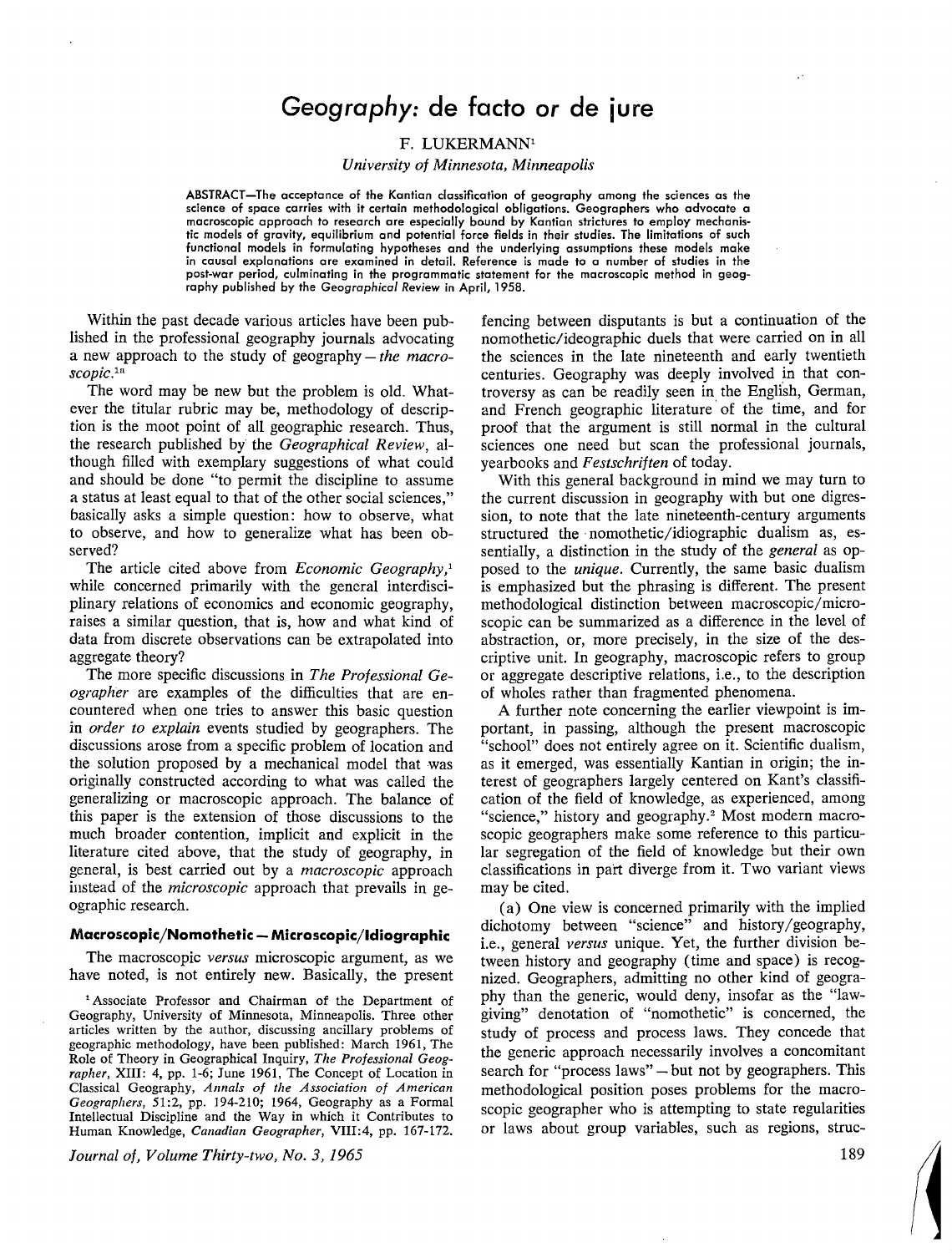tural wholes, and functional statistical aggregates. He is asked to construct generic concepts and variables in areal wholes, to define their lawful composition in temporal cross section, but without direct reference to the process of their integration. The question arises, therefore, of how it is possible to generalize about group or functional relations among areally distributed. phenomena and yet ignore the sequential character of their occurrence?<sup>3</sup>

(b) The other view apparently chooses to ignore the traditional emphasis given to the Kantian classification. In quoting Kant, "Geography and history fill the entire span of our knowledge: geography that of space, history that of time," the major concern of this group seems to be solely in the establishment of the spatial nature of geography and not in the separation of geography and history from "science." Further, this view would avoid Kant's explicit separation of time and space-for good reasons, as we will see later, but not, necessarily, logically consistent ones. <sup>4</sup>

Common ground for the two views is found only in the Kantian expression of the spatial nature of geography. The corollary, that geography is a generic study without basic reference to time, is apparently not an absolutely necessary macroscopic tenet; nevertheless, it will reappear as an important element in our later argument. Initially, our concern is with the more general spatial definition of the field. It is based on the assumption that in one way or another geographers are concerned with the study of phenomena *in space.* With but few exceptions, modern geography, both descriptive and scientific, agrees with this assumption. However, since it is chiefly the macroscopic geographers who contend that scientific (model-level) laws explain or can be vividly used in explanations of empirical events, the discussion here is limited to their work.

### **The Mechanistic Macroscopic Meaning of "Space"**

If one takes the writings of F. Schaefer, W. Warntz, J. Q. Stewart, and W. Isard as undoubted instances of the macroscopic approach, one is struck immediately by their common terminology and phraseology. But more importantly, their basic approach to the study of geography, is, however explicated, grounded on a singular concept of space: *Space is independent of the phenomena it contains.* Seemingly the concept has been fundamental to science since Newton, to philosophy since Kant and, therefore, is predicate to a modern scientific geography. It is in the validity and applicability of this concept of space that the answer lies as to whether geography is a science in the macroscopic sense. The logical proof of causality and explanation is inextricably entwined with the concept of space for all classical mechanics and, consequently, as we will show, for most of the geographic applications of equilibrium and structural-functional theory.

Without specifying at length all the instances of this concept of space in the work of the above mentioned writers, and with the understanding that the concept is not limited to their geographical writings, we may cite some provocative examples.

( 1) . . . geography had to be conceived as the science , see concerned with the formulation of the laws governing the spatial distribution of certain features on the surface of the earth. The latter limitation is essential. For with the successful rise of geophysics, astronomy, and geology, geography can no longer deal with the whole earth, but only the earth's surface and "with the earthly things that fill its spaces." (quotation from Ritter: ". . . *der irdisch erfüllten Riiume der Erdoberffache.")* 

Humboldt and Ritter thus recognized as the major concern of geography the manner in which the natural phenomena, including man, were distributed in space. This implies that geographers must describe and explain the manner in which things combine "to fill an area."<sup>5</sup>

(2) The mere assembling of more and more areas, even with an increase in detail, does not- mean a shift in point of view from microscopic to macroscopic. A heightening of the level of abstraction is the significant thing, an insistence on the functional consistency and organic unity of the whole, a recogition that no part of a true system can be thoroughly understood without reference to the whole.

A sufficiently abstract and subtle measure of position has for the most part eluded geographers, and this fact has precluded the development of a macrogeography capable of producing generalizations about space-occupying systems. <sup>6</sup>

The income-potential concept treats the units of income as parts of an economic system in a spatial continuum in which all the units are inter-related. From the microgeography of income is created a spatially continuous macroscopic variable. . . . if the phenomenon of price is to be regarded as occurring in a space continuum, then demand must be quantified as a spatially continuous "field quantity." Potential, in general, is just such a field quantity.<sup>7</sup>

( 3) . . . we must recognize the obvious fact that economic activity takes place in a time-space continuum. In general, to minimize effort or factor services in producing a given social output or to maximize social output with a given amount of effort and factor services, is not to choose a path of action with respect to the time axis alone, or to the space axis alone, but rather with respect to both axes.<sup>8</sup>

Some comment on the reason for the selection and the general context of the above quotations is necessary to rationalize the order of argument that follows.

The excerpt from Schaefer was chosen primarily because of his emphasis on the nomothetic approach to explanation in geographic studies. Within this same article he makes a special point of emphasizing the *morphological* character of geographic research which, within modern methodology, is equivalent to the insistence that geographic study be generic and structural-functional in nature rather than genetic and concerned with process.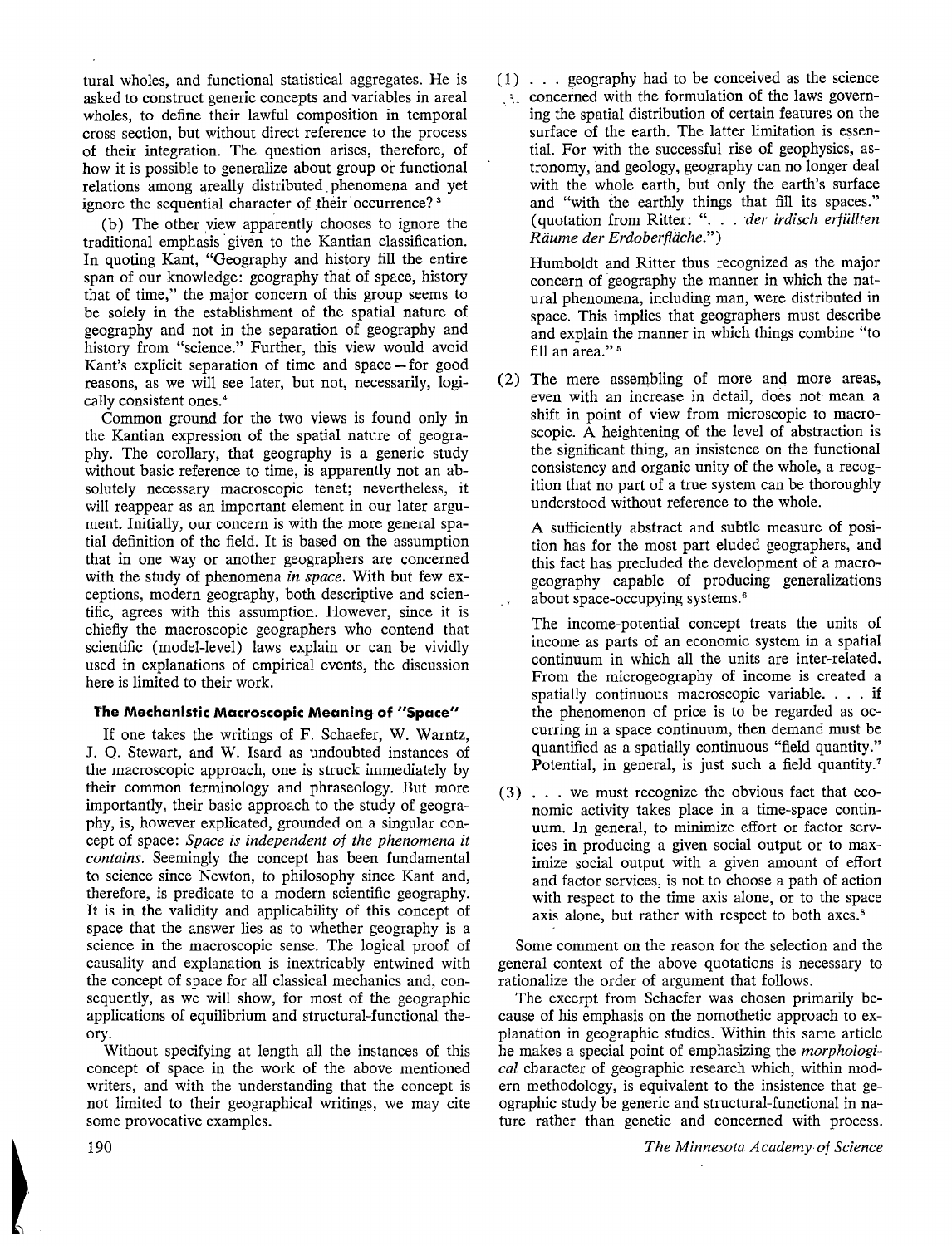Schaefer thus represents one perspective of. the macroscopic position, albeit not necessarily a mechanistic one.

The selection from Stewart and Warntz is from a late publication in which their previous work is summarized to a large extent. Their perspective is *mechanistic* and *organismic;* and, strange as that combination may seem at first glance, it is quite logical within the operational context of their terminology  $-e.g.$  "functional consistency," "organic unity," "space continuum," "field quantity." The particular point to be examined is the logical relation between "generalizations about space-occupying systems" and the "spatially continuous field quantity." Immediately, the analogue of the gravitational field in classical mechanics is brought to mind, and from that position it is but a short step to a field theory and the organic whole's determining its parts through functional consistency. What we have, in short, is a full range of borrowings from the physical and biological sciences to handle conceptually the "generic" content of geography: (a) the concept of a field; (b) the concept of a structure (morphology); and (c) the concept of function.

The quotation from Isard is a selection based, not on the fact that he is a geographer, but, rather, on the fact that he represents a macroscopic approach to the problem of space in economics. As one of the major investigators in the field of "location theory," he must necessarily deal with what he calls the space "factor" or "variable" which, operationally, means the introduction of a "distance variable" ( of greater than zero dimension) into equilibrium formulae. Our specific interest, however, is not with that problem but with the relation, if any, of the concepts "time-space continuum" and "time axis . . . space axis" within the concept of space held by geographers who use a macroscopic approach. Clearly we have no real quarrel with Isard in that: (a) he states categorically the unreality of his constructs; (b) he makes no attempt to "explain" events; (c) space is simply the measured distance between economic variables; and, consequently, (d) "location" as it is implemented in his theory has no relation with geographic "place."  $\theta$  Only on points (c) and (d) is there a possible geographic issue and then only insofar as we suspect that the mechanistic geographers are not capable of dealing with geographic location either  $-$  and for the same reasons.

Five questions for discussion have been formulated from the preceding material. They are:

( 1) Is the concept of space held by geographers that, (a) space exists prior to and independent of the phenomena that it contains - and is, therefore, *a priori*; or is it that, (b) space is nothing more than the order and relation of phenomena - and is, therefore, *a posteriori?* 

In geography, as practiced, this may be stated more clearly as, a given point in the first concept of space has only position, i.e. is fixed by, or is relative to a given grid of coordinates of the whole. A given point in the second concept of space has *location, i.e., is fixed by, or is relative to vicinal* 

*Journal of, Volume Thirty-two, No. 3, 1965* 

phenomena. In this context, the above question about space may be restated as a question of place: Is *place* in a meaningful geographical sense referent to position, to location, or to both?

- (2) Is the concept of *causality* and scientific *explanation*  derivative from a particular concept of space (and time)?
- ( 3) How is the *whole* specified so that it encompasses its functional *parts* alone - and makes analysis (explanation) of its parts possible?
- ( 4) How do these concepts operationally affect the use of: (a) *field theory:* (b) *structural* (morphological) *correlation,* and ( c) *functional analysis* in geography?
- ( 5) What do we mean by explanation in geographical studies?

The remainder of this article examines briefly these issues in their geographical context.

### **(1) The Space of Newton and Kant**

The two concepts of space cited are, of course, conterminous with literate man. We may legitimately label them Newtonian/Kantian and Leibnizian only insofar as our modem understanding of the terms were definitively formulated by them. Thus, Newton, in his attempt to explain the distribution of planetary masses, specified an "absolute space" in order to determine analytically the position of the planetary masses. His mechanical model, postulated on Euclidian geometry and the hypothesis of a force field pervasive in empty space, accounted for the planetary mass positions-without significant error. However, because space independent of phenomena could not be observed, Newton conceived of his absolute space as an *a priori* perception of the mind.

Kant, following Hume and Newton and still bound by Euclidian constructions, considered space ( and time) as forms of our intuition, Le., space and time could be "visualized" but not directly observed. It follows, in his famous characterization of history and geography, that "empirical knowledge" is ordered by time and space, but it is clear that time and space are not empirical perceptions and must, therefore, be *a priori*.<sup>10</sup> It was Kant's further contention that his concept of space, although being *a priori,* was nevertheless synthetic. This contention supposedly followed from the fact that geometric theorems were "built up" from a few self-evident axioms. With the formulation of nonEuclidian geometries, however, it has been established that geometric theorems are, in fact, analytically derived from a conceived structure of space. The space of mathematics is purely relational and deductive and not a matter of physical measurement and synthesis.<sup>11</sup>

The importance of these developments for geography are two fold. (A) The Kantian view of geography is framed in concepts which are admittedly non-empirical, but, nevertheless, are considered to be nature's direct language. The mechanical model of the universe is con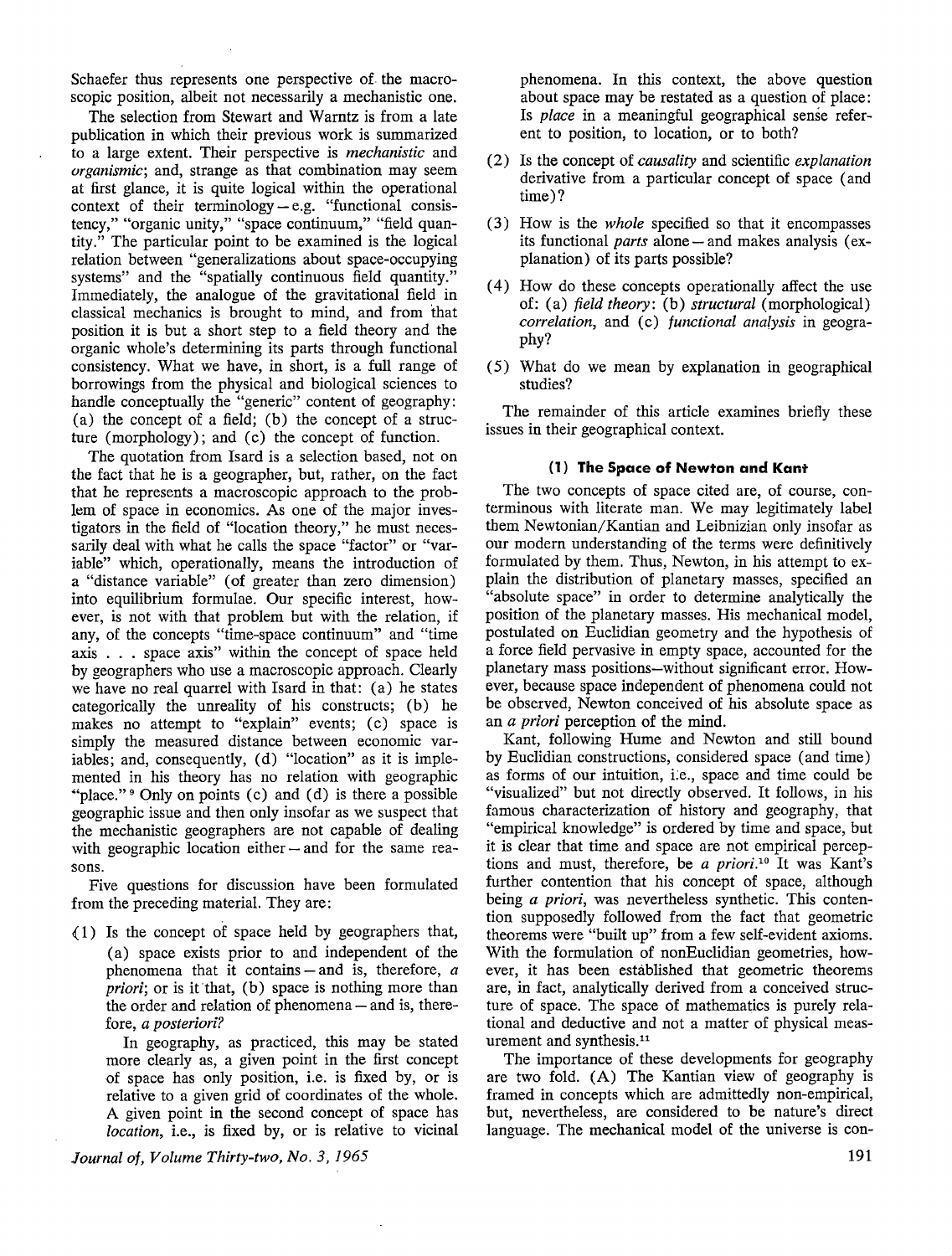sidered to be isomorphic with reality. Number and figure are, therefore, not only logical but intuitively self-evident. The mechanical model directly explains reality if it accounts for empirical observations. (B) Accepting the Kantian definition of space and time as a framework for geography and history, without qualification, ignores practically all the developments of nineteenth- and twentieth-century physics and mathematics. In that century and a half it was shown that Kantian/Newtonian space was in fact neither synthetic, intuitive, nor selfevident, but, rather, logical and abstract. In essence, modern science had conceptually shifted from the intuitive three-dimensional space of Kant, directly apprehending reality, to logical n-dimensional manifolds of mathematical space – models without direct reference to reality.

This shift from intuitive space to logical space cannot be over emphasized as it changes the basis of scientific explanation from supposed direct reference to observed reality to a constructed model independent of observed reality. This new orientation is evidenced in the method of relating a model to empirical data. A model has value only to the degree that the consequences of its hypotheses account for observed phenomenal occurrence. Correspondence of either the model or the assumptions underlying the hypotheses of the theory with observed reality are important only in that they control the character of the predictions. The sole test of a scientific model as to the relevance of its explanatory power rests on its predictability.

In short, the Newtonian theory of gravitation has heuristic value not because it explains the planetary system but merely because it accounts for our present empirical knowledge of that system. When our empirical observation *falsifies* the predictions of Newtonian theory we change or discard the model and our explanation  $-$  we do not weight the observed facts to correspond to the predictions of the model.

Geographers are involved, then, in two kinds of space: (a) mathematical space which is logical and abstract  $$ the parametric system of their models; and (b) descriptive and statistical space which is physical and directly observed. We need not concern ourselves immediately with this second kind of space, but need, rather, concentrate on the first kind of space which is the explanatory space of mechanistic macroscopic geography, as currently practiced. It is the space of the space-time continuum, of the time axis and the space axes, of the potential, of the field quantity, of the spatial factor; in short, the true system of an organic unity of the whole  $-$  the realm of the spatially continuous macroscopic variable.

Mechanistic geographers, dealing in aggregates equivalent to masses, find that the presumed "forces" and "resistances" of these aggregates must be situated in a continuum in order to be effective. The problem so stated is directly analogous to the problem that faced Newton. A force of resistance field is hypothesized in order to explain action at a distance. This involves a necessary assumption of a continuum. Too often we phrase the problem as merely that the force field is an effect of the

192

masses. Insofar as the explanation of the field is to be found in the distribution of the masses *in a continuum*  we must assert the primacy of the conceptual space. The position of the masses is determined by the nature of the space manifold. Thus, for any gravity model the position of the parts is analytically determined from the *whole*  ( the continuum with its masses). $12$ 

# **(2) What is Causality?**

At this stage of the discussion we may go on to a consideration of the second question: the problem of causality and scientific explanation. Accepting the position of Hume that cause and effect are neither empirically perceived nor inductively testable, it is evident that causality, as far as science is concerned, is "proved" only within a logical analytic framework. Modern science, in thus insisting on a deductive explanation of the causal process, has made the logico-mathematical model its operational instrument. The use of the model in establishing causality and giving explanation to empirical events in this scientific sense, has been elaborated in the article on a specific problem of location, previously cited. 13 The conclusion there, as in this discussion on space, is that causality and explanation in science have reference only to its models.

We have shown up to this point that the model of the mechanistic macroscopic geographers is mathematical, that the predictions of the model are analytically determined and that the explanation, or cause, of the resultant pattern is deductively derived. Therefore, in so far as the geographer's space context is mathematical, the meaning of causality and explanation for him, as other scientists, follows from the tautological nature of that model.

# **(3) What is a Whole?**

The third issue, the specification of the *whole,* emerges out of the preceding discussion as the crucial problem for the macroscopic geographer. Thus far, we have specified two wholes, of which neither is of much use to the working geographer. The whole of *a priori* space hardly seems applicable given the subject matter of traditional geography; the whole of *a posteriori* space (all phenomena) seems even more meaningless from an operational viewpoint. Nevertheless, the methods used in formulating both these conceptual wholes are instructive. The *a posteriori* concept of space is obviously an empirical, synthetic formulation, but the *a priori* concept appears to be the result of an antithetical procedure. Reflection on Newton's problem and solution, however, reveals the procedures to be intially identical: one of microscopic (idiographic) research, inductive and synthetic up to the point of hypothesizing for the model. At that point, the break with empirical reality is made. From the inductive generalizations a *particular case* is hypothesized, a mathematical space postulated, and the model formulated. The return to reality is, thereafter, a matter of deduction and the continued verification of the predictions.

This is the answer to question three. Admittedly, there is only one way to prove that a whole contains its func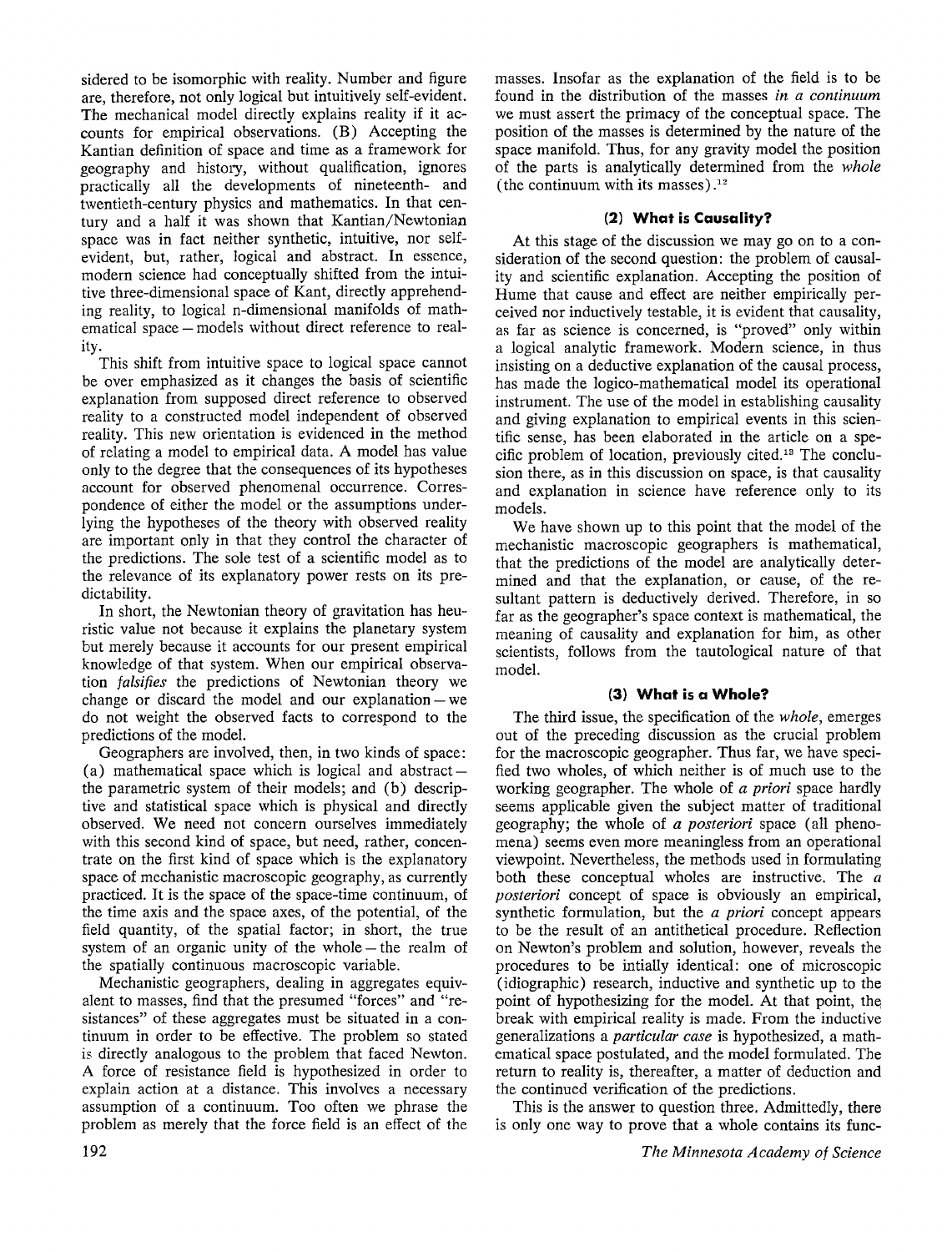tional parts  $-$  by the logico-mathematical model. This is also, tautologically, the only method of explaining the parts of the whole. Thus, we are confronted with a lacuna between scientific truth and empirical reality. Only through experience can we gain knowledge of the world; yet only through logic will we accept the "truth" of that experience. We specify the whole inductively from our observation of presumed functionally related parts; we prove or explain the whole and its parts by the construction of a deductive model.14 What is the point of all this unless we look upon the model solely as an aid to discourse on our empirically contingent world?

If we are constructing models for discourse, whether they be mechanistic or probability models, it behooves us to make sure that our inductive generalizations are about a possible universe, or whole, of which the predictions of our model will be a part. This is the most serious problem of the macroscopic approach. The solution is in the microscopic acquisition of data and the description of a possible universe. As we have seen, that is a synthetic procedure, which always involves data of "duration" as well as of "extension." The predictions of the model are for some whole, and it would help if we had an inkling of what that whole was before we constructed the model. There is one way  $-$  empirical and synoptic.<sup>15</sup>

### **(4) Structural-Functional Analysis**

(a) It is now clear that the whole-part problem is basically an empirical one and sums up under one heading the questions of, how do we operationally use mathematical space, and how do we scientifically explain? The problem is most apparent in those fields of geography concerned with statistical data and their manipulation. In structural-functional analysis, for example, the problem has become so critical that we have reached a methodological impasse as to the meaningfulness of our procedure.

The other social sciences have long been uneasy over many aspects of structural-functional analysis, particularly in the interpretation of results. The dangers of teleological bias, adaptation-adjustment "determinism," etc. in the explanatory use of the method are only too well known. But since these are not necessarily innate characteristics of the procedure, they can be avoided by careful research technique.<sup>16</sup> Our concern is with the intrinsic problem – the specification of the whole that sets the relative value of the parts. Here it is not a matter of being careful, it is a matter of knowing the universe or throwing out the method.

An example of the problem from so-called macroscopic field theory may serve as an introduction to the more common structural-functional problem. Stewart and Warntz, over the years, have discussed at length the predictive value of the population potential model in accounting for geographical distributions of "national" college and prep-school students in the United States. A typical case study concerns Phillips Exeter Academy.<sup>17</sup> The authors felt that the model predicted the distribution in the Northeast and Midwest accurately, but for the South and West there were significant discontinuities. Their solution to such variations was to adjust the "molecular weight" of people by 0.8 in the South ( 1.0 for whites, 0.333 for colored), and by 2.0 in the West. Several implications followed from this procedure: (1) people are not a "population"; thus, (2) the summed "influence" or "accessibility" of people is either greater, the same, or less than the "influence" or "accessibility" of the population mass; consequently ( 3) the distribution of "masses" in the universe "national" is not accounted for by a single model; and, therefore, (d) the "national drawing power" force field is not a spatially continuous macroscopic variable in a space continuum in which all the units are functionally interrelated. Without comment about the grossness of the calculations or the "mischief of the isopleth," it seems fair to assume from this research that there are several spatial continua, that wholes or universes overlap, and that possibly the United States is not a consistent functional unit  $-\text{as}$  the model assumes. Given their own research, the failure of the macroscopic geographers to comprehend the problems of "scale" in geographic generalizations, and the necessity for limited areal generalizations, is difficult to understand.<sup>18</sup>

Field theory, more properly equilibrium theory as explicated above, is nothing more than structural-functional analysis applied to an *a priori* continuous space. The intrinsic problem is the same: how does one specify the continuum or whole? The only answer which as yet seems to make sense is a microscopic synthesis.

(b-c) The use of structural correlation and functional analysis is so widespread in geography that the specific research techniques and conclusions drawn from such studies need not be examined here. We shall, rather, discuss, very briefly, the general underlying assumptions of the structural-functional whole.

First, let it be understood that by function we mean a simple Pythagorean definition of the term: of quantities varying proportionately without ceasing to be bound by a fixed relationship.<sup>19</sup> The application of this principle in geography is best exemplified in occupational analysis, particularly in the urban-economic classification of cities. In attempting to classify ( or explain?) cities by structural correlation, the structural-functional whole of the "economic city" inevitably comes into discussion, which in tum generally resolves into the question of which activities (parts) are basic or nonbasic. In that we are defining a city in its whole/part occupational structure analytically, however, the question should be what is the whole, not what is the basic or nonbasic part? A functional model absolutely forbids any part from being considered as more "basic" than another. Possibly, this is not what the terms basic, nonbasic refer to in the geographer's mind. If so, in order to use the functional concept, he must switch his thinking from the "city" as an integrated whole to a search for the economic whole of which elements *in* the city and *outside* the city are the functional parts. In geography, the viewing of cities as an organic unit, or as a kind of phenomena in which the parts are so integrated that they are amenable to func-

*Journal of, Volume Thirty-two, No. 3, 1965*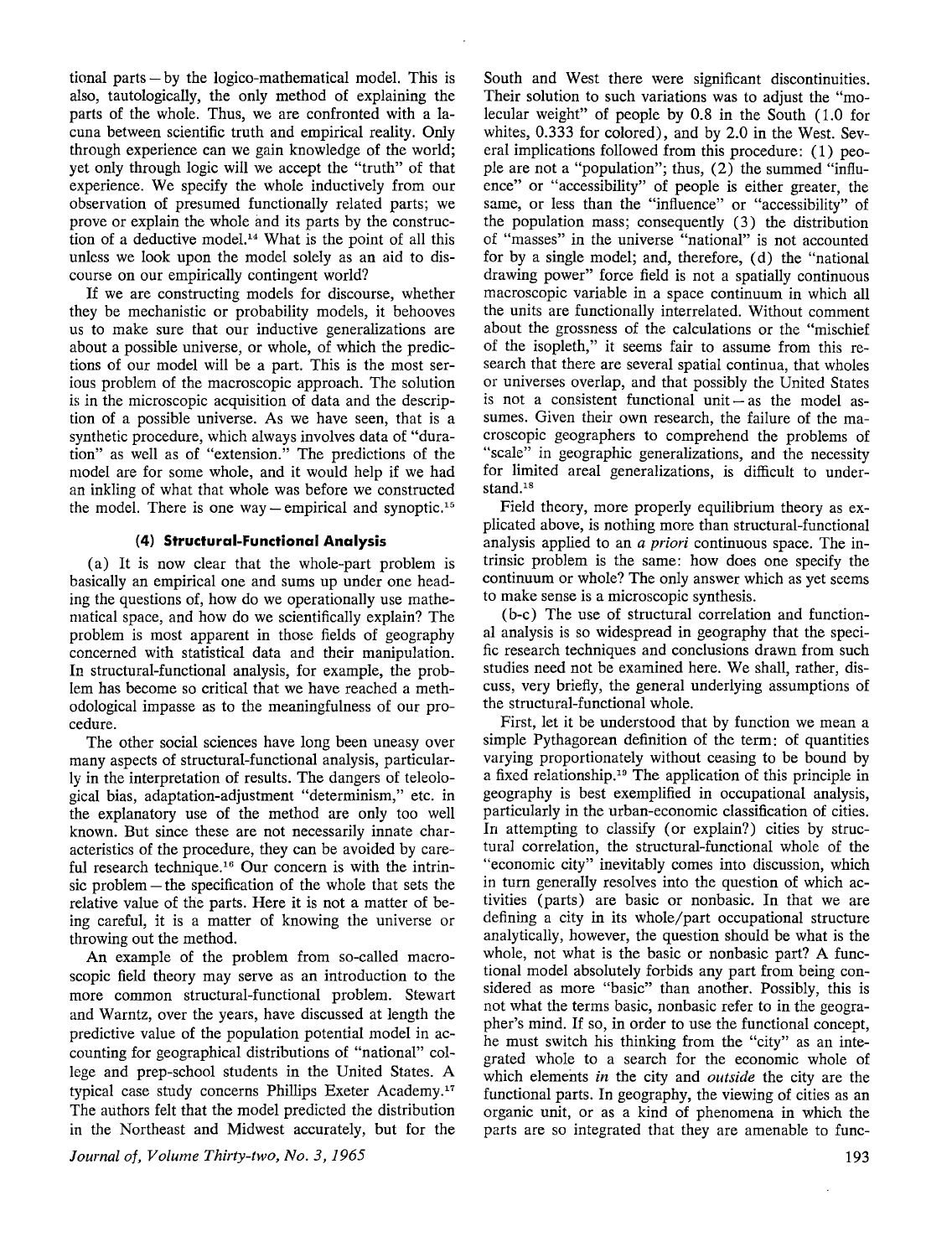tional analysis and, thereby, to structural correlation, has led to almost total confusion.

As has often been pointed out, it is the size or order of area unit that is critical. Functions (specifically, their structural-correlation values) are determined by the specific space context of the study, by the scale of the investigation.<sup>20</sup> There are functions going on in the city, without doubt, but the city has no functional consistency. The city is not an organism; it is neither part of a homologous series nor is it in mechanical equilibrium. The city in this case is people; and people are not a *given* statistical population to be manipulated by the law of numbers.

Populations or universes are selected. As in field theory, so in functional analysis the "space context" should be arrived at through microscopic synthesis of described relations, not by throwing an arbitrary *a priori* net. Geographical space is nothing more than the order and relation of the phenomena of the earth's surface. Thus, geography is concerned with "local conditionality"  $-$  and precisely that; but local conditionality always requires definition. Geographic place is defined and given relation with reference to the abstract case as well as by being described in its unique matrix. The argument has never been that the abstract case, or more specifically, the *particular case* which is the scientific "model," the statistical "curve," the morphological "type," the "ideal," et al., is not important in geography. The contention is that only in so far as we limit the criteria of our generalizations, or the hypotheses of our models, to particular cases *subordinate* to our inductive generalizations, will we be able to make classifications or predictions pertinent to reality. Only then will we have "explanations" in our universe of discourse.

### **(5) How Do We Explain?**

Thus, we see scientific explanation as far removed from the context within which the macroscopic geographers would have us put it  $-$  the end product of geographic research. Science does not explain reality, it explains the consequences of its hypotheses. If we are willing to accept the particular case as representative of a class of observed events, we have what may be called a *rnodel-level* explanation of those events; but only as long as the particular case remains representative, and is not falsified by continued empirical investigation. It is doubtful whether many models will be forthcoming from the contingent world of geography, but that is not to say they should be either denied or shunned.

The descriptive world of traditional geography, be it unique or general, cannot attest to any such explanatory power. Nevertheless, it seems difficult to deny that most of the world of our experience is "explained" descriptively to our evident satisfaction. The answer to the question "why /how" does not often involve a full model-level explanation, and the contention that a model-level explanation is "understood" in such answers is more wishful thinking than fact. However, to avoid an argument on "what is meant by satisfaction," etc., we would also contend with the macroscopic geographers that mere *ob-*

 $\bar{z}$ 

*ject-level* description and classification is intellectually if not academically enervating and cannot properly be equated with what we mean by *explaining* an event or occurrence.

There remains one last level of understanding, which does bridge the gap between object and model, but it presents difficulties of interpretation if we accept a "no process" qualification in geography. Perhaps this is a complete misinterpretation, but, if by process is meant "a series of actions or events," it is very hard to see how geography can avoid an interest in process.<sup>21</sup> Evidently the denial stems from Kant insofar as process is taken to involve passage in time, and only history is properly concerned with phenomena *in time.* It can be shown, however, that history is no more concerned with phenomena as to *a priori* time than geography is with *a priori* space. The question of the right of eminent domain for either, in the ordering of phenomena in empirical space-time, is patently illogical.<sup>22</sup>

More specifically, how can generic categories be ascertained without recourse to the study of process? Existence is composed of, and composition involves, duration as well as extension. The serial nature of phenomena and events is a fact that we must take into account. It cannot be generalized out of our subject matter unless we wish to deny the entire backlog of our discipline. Geography has always studied the human *situation.*  From the Ionian logographers to Fleure and Sauer this has been the most consistent road taken.

Only in accepting process as an integral part of empirical investigation in geography do we finally make possible the relation of the particular to the general. It is in carrying through this relation that we really attain what may be properly called an explanation that directly involves the factual content of the discipline. In combining the object-level description and model-level explanation in a speculative but probabilistic schema, geography achieves what is best described as a *discourse-level* narrative.<sup>23</sup> Unfortunately, being somewhat short on models and rather long on descriptions, geography is more possibilistic than probabilistic at the moment. On the other hand, there really seems to be a wider gap than most of us are willing to admit between our "chancy" world and that of Newton or Comte. To fill this gap of understanding we turn, and not reluctantly, to the explanatory narrative which alone integrates our categorized subject matter into the scope of human experience. It is in relating the circumstances of the particular that we make use of the generic content of science and create a geography.

### **Footnotes**

<sup>1a</sup> W. Warntz, Contributions Toward a Macroeconomic Geography: A Review, *Geographical Review,* Vol. 47: 420-424, July 1957; also p. 266, April 1957; J. Q. Stewart and W. Warntz, Macrogeography and Social Science, *Geographical Review,* Vol. 48: 167-184, April 1958.

M. B. Ballabon, Putting the "Economic" into Economic Geography, *Economic Geography,* Vol. 33: 217-223, July 1957.

W. Warntz, Transportation, Social Physics, and the Law of Refraction, *The Professional Geographer,* Vol. IX: 4:2-7, July 1957; F. Lukermann, Toward a More Geographic Economic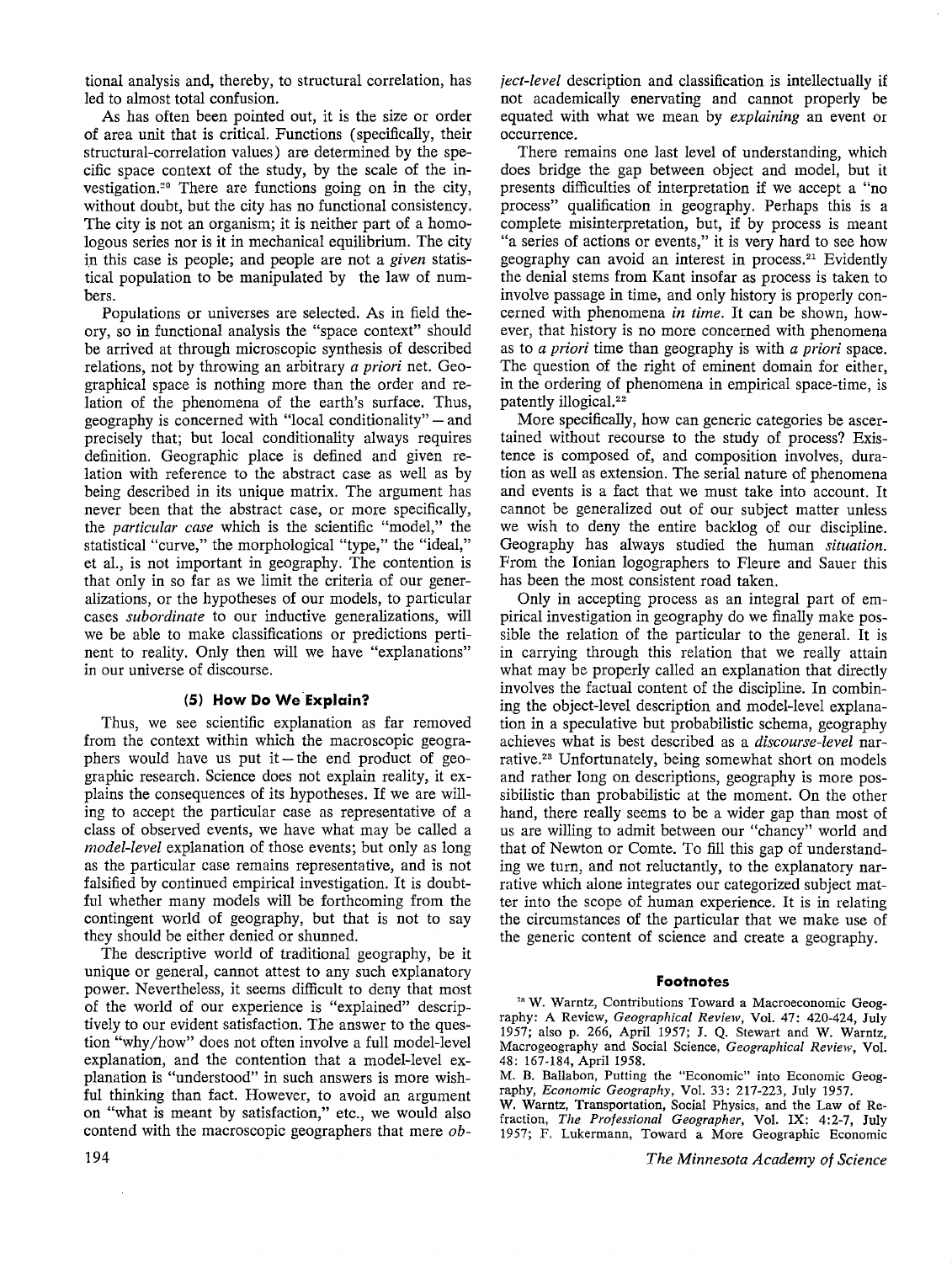Geography, *The Professional Geographer,* Vol. X: 4:2-10, July 1958.

<sup>2</sup> See footnote 10 for extended quotation.

<sup>3</sup> F. Schaefer, Exceptionalism in Geography: A Methodological Examination, *Annals of the Association of American Geographers,* Vol. 43: pp. 243-245, 248-249, September 1953. Compare with R. Hartshorne, The Nature of Geography, *Annals of the Association of American Geographers,* Vol. 29: 3, p. 145; and 4, pp. 378-391, 417-418, September-December 1939; and G. Tatham in T. G. Taylor (ed.) *Geography in the Twentieth Century,* pp. 38-40, New York, Philosophical Library 1951. Interestingly enough, Wilhelm Dilthey's major counterpoint is not considered: that the nomothetic-idiographic dichotomy is a spurious distinction in cultural studies. Dilthey denies that the mind deals with matter in only two ways—lawful generalization and object description. The special task of students in the cultural studies is to relate the development of an event ( or events) in its (their) experienced context. Dilthey's thought is most easily accessible in H. A. Hodges, *Wilhelm Dilthey, an Introduction,*  New York, Oxford University Press 1944; and H. A. Hodges, *The Philosophy of Wilhelm Dilthey,* London, Routledge and Kegan Paul 1952.

• See He'ttner's comment on Ratzel: A. Hettner, *Die Geographie ihre Geschichte, ihr Wesen und ihre Methoden,* Zweites Buch, #3, C. Dreslau F. Hirt 1927. Also R. Hartshorne, *op. cit.,*  pp. 134-135, 142ff; and citations in footnotes 5, 6, 7, and 8 below.

5 F. Schaefer, *op. cit.,* pp. 227-228. Compare with R. Hartshorne, *op. cit.,* p. 57, who interprets Ritter's phrase as meaning "... which fill the areas," or p. 142, as "the earth spaces filled with earthly contents," and further comment in Exceptionalism in Geography, "Re-Examined," *Annals of the Association of American Geographers;* Vol. 45, p. 212, September 1955. Also J. Leighly, (Methodologic Controversy in Nineteenth Century German Geography, *Annals of the Association of American Geographers,* Vol. 28, p. 251, December 1938) who interprets Gerland's "quote" of Ritter's phrase as meaning "the science of space-filling terrestrial objects."

• J. Q. Stewart and **W.** Warntz, *op. cit.,* p. 168.

• *Ibid,* p. 175.

**<sup>8</sup> W.** Isard, *Location and Space-Economy,* New York, The **M.I.T.** Press 1956, pp. 77-78.

**<sup>0</sup> W.** Isard, *op. cit.,* (a) Preface; (b) pp. 221, 251-253; (c) pp. 79 ff., 91-93, 119 ff; (d) pp. 251-253. Isard, along with other location theorists, including the mechanistic geographers cited herein, has seemingly confused space with dimension (measurement), in that space is equated with metrical distance in almost all instances. As one might expect, the research of the mechanistic geographers has become almost entirely a study of the effect of the spatial variable alone, (i.e., distance *qua* distance) on the distribution of phenomena. All other variables are immobilized under the clause "other things being equal."

<sup>10</sup> F. Schaefer, *op. cit.*, pp. 232-233; R. Hartshorne, The Nature ... , pp. 134-135. The translations given in the above references are essentially the same but vary on specific points. Kant's important first paragraphs as given in the Rink edition of 1802 follow:

*"Was den Plan der Anordnung betrifjt, (:) so miissen wir a/len unsem Erkenntnissen ihre eigenthiimliche Stelle anweisen. Wir konnen aber unsern Erfahrungs (-) kenntnissen eine Stelle amveisen, entweder unter den Begrifjen, oder nach Zeit und Raum, wo sie wirklich anzutrefjen sind.* 

*"Die Eintheilung der Erkenntnisse nach Begrifjen ist die logische, die nach Zeit und Raum aber die physische Eintheilung. Durch die erstere erhalten wir ein Natursystem (Systema naturae), wie z. B. das des Linne, durch die letztere hingegen eine geographische Naturbeschreibund. (Physische Geographie-Physische Erdbeschreibung,* Einleitung: 4).

On Kant's early discussions of the concept of space see J. Handyside, *Kant's Inaugural Dissertation and Early Writings on Space, Chicago,* The Open Court Publishing Company 1929.

*Journal of, Volume Thirty-two, No. 3, 1965* 

<sup>11</sup> The development of modern physical science along with mathematics is covered in numerous writings. The most important for the summary given here are, P. W. Bridgman, *The Nature of Some of Our Physical Concepts,* New York, Philosophical Library 1952; R. Carnap in the Preface of H. Reichenbach, *The Philosophy of Space and Time,* New York, Dover Publications 1957 ( 1928 original); and M. Jammer, *Concepts of Space,* Cambridge, Harvard University Press 1954-particularly for Poincare's prescription on the measurement of space. Metrical distance is an attribute of phenomena not space. In physics one either selects a metric and measures what is empirically given and then chooses the "space" accordingly, or selects a "space" and chooses the metric accordingly. In either case, space is a parametric system and nothing more.

<sup>12</sup>This is undoubtedly the meeting ground of the mechanists and the organicists on the concept of "the whole greater than the sum of its parts." This fallacy is resolved in that no part exists separate from its whole. The definition of any part is its elemental character *plus* its relations, or composition, in the whole. The totality of parts (element and composition) equals the whole-no more, no less. On more specific aspects of the whole/part problem see E. Nagel, Wholes, Sums, and Organic Unities, *Philosophical Studies,* Vol. III: 2: 17-32, February 1952; and M. Brodbeck, Methodological Individualisms: Definition and Reduction, *Philosophy of Science,* Vol. 25: 1-22, January 1958,

<sup>13</sup> F. Lukermann, *op. cit.*, pp. 5-8. Recent discussions of determinism in the geographic literature are cogent here, in that granted *scientific* determinism, cumulative (serial) causation at the empirical level only results in contingent phenomenal occurrences that observationally have the aspect of "novelty" or "emergence," i.e., indeterminancy. See O.H.K. Spate, The End of an Old Song? The Determinism-Possibilism Problem, *Geographical Review,* Vol. 48: 280-282, April 1958, for discussion and references.

 $14$  It is important to understand that functions cannot be observed. What is observed is a group of events that follow one another, that are contiguous to, or co-existent with one another. Function, on the other hand, is a logical, deductive conclusion about these events as parts of an integrated whole. See E. Nagel, Teleological Explanation and Teleological Systems, in H. Feig! and M. Brodbeck (eds.), *Readings in the Philosophy of Science,*  pp. 537-558, New York, Appleton-Century Crofts Inc. 1953, on the ascription of function to parts of organic wholes.

<sup>15</sup>See L. W. Beck, The Synoptic Method, *Journal of Philoso-* . *phy,* Vol. 33: 13, pp. 337 ff., June 1939, for a discussion on the synthetic discovery of the whole.

<sup>16</sup> The most pertinent critique outside the social science literature is in E. Nagel and C. G. Hempel, Symposium: Problems of Concept and Theory Formation in the Social Sciences, *Science, Language and Human Rights,* American Philosophical As-

<sup>17</sup> J. O. Stewart and W. Warntz, *op. cit.*, pp. 167-169. The prediction of such distributions, or positions, is what the mechanistic geographers and location theorists mean by solving a locational problem. That this has no meaning with respect to location or place in traditional geography, economic or otherwise, is patent from the manifold nature of their models: the force field of the mechanistic geographers is the inertial (static equilibrium) formulation of classical mechanics which prescribes an absolute, empty space and action at a distance, and not the kinematic formulation of modern physical field theory which treats space as simply a functional relation between moving physical particles, *ergo-no* phenomena, no space. See E. C. Semple, *Influence of Geographic Environment,* pp. 129-165, New York, H. Holt and Company 1911, for the relative definition of location after Aristotle, Ratzel, and Mackinder. 18 **W.** Warntz, Contributions ... , p. 423, see footnote 1; and

**W.** Warntz, Measuring Spatial Association with Special Consideration of the Case of Market Orientation of Production, *Journal of the American Statistical Association,* Vol. 51: 276: pp. 598, 602 ff., December 1956.

<sup>10</sup> All current connotations of "function" can be related to this